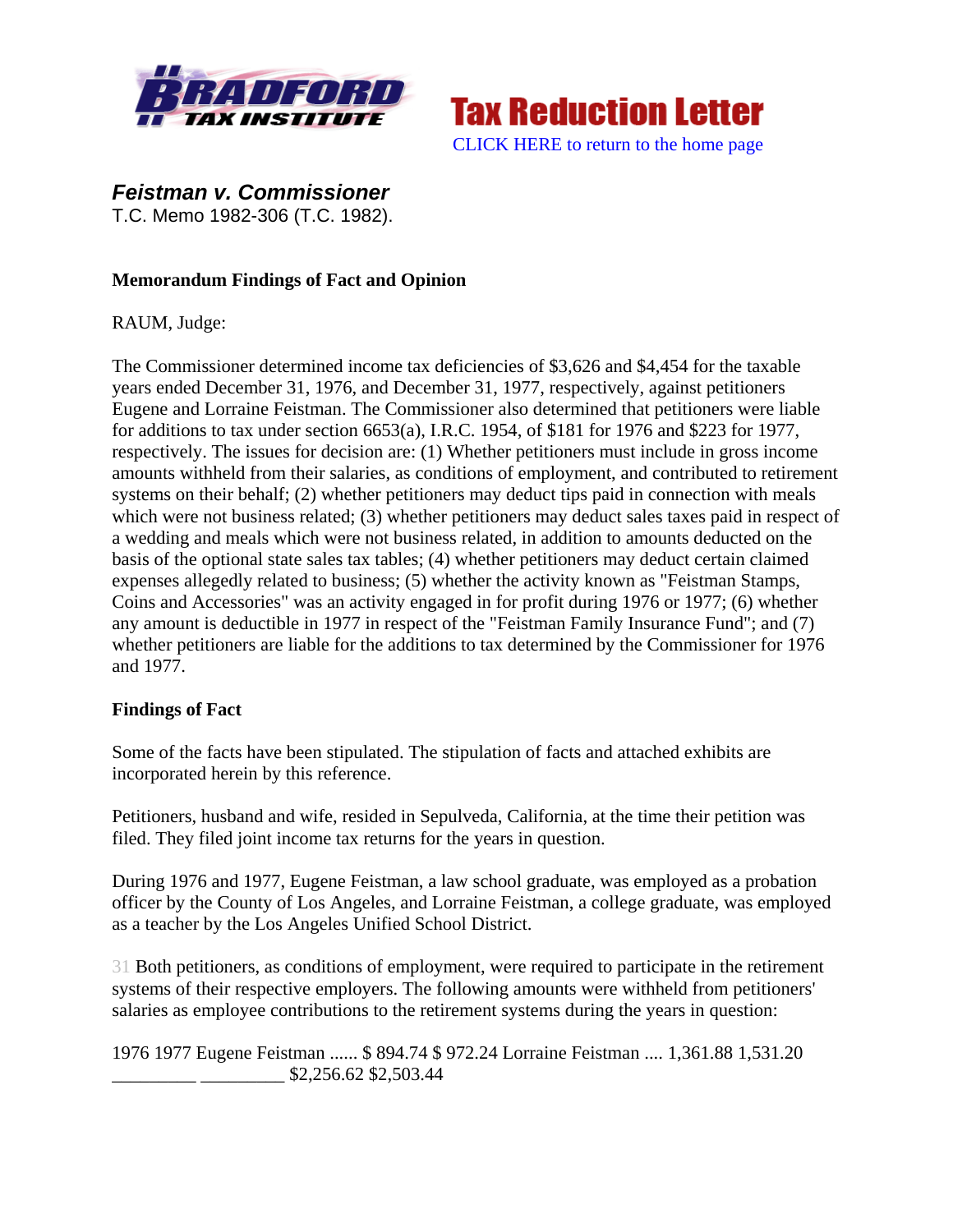On their income tax returns for 1976 and 1977, petitioners did not report these amounts as wages; instead, they were deducted from the gross wages on schedules attached to the returns.

Petitioners claimed deductions of \$421.10 and \$295 for 1976 and 1977, respectively, for tips paid on "outside" or restaurant meals. It is stipulated that the amounts claimed were in fact paid. The cost of the meals was not deductible since they were unrelated to any business of the petitioners.

In 1976, petitioners paid \$95.39 sales tax on the cost of a wedding banquet, and in 1977, petitioners paid \$109.68 sales tax on meals unrelated to business. The Commissioner disallowed deductions for these expenditures, apparently incorporating them in deductions allowed for amounts computed on the basis of the optional state sales tax tables.

Petitioners claimed a deduction in 1976 of \$2,290.36 for "Work Expenses", of which \$1,842 was disallowed by the Commissioner in the statutory notice of deficiency. For 1977, a deduction of \$3,518 was claimed for similar expenses, of which amount \$3,056 was likewise disallowed. Most of the claimed expenses were for travel and various publications. It is stipulated that these items are claimed primarily in relation to Lorraine Feistman's employment as a teacher, with a very few relating both to her teaching position and the activities of the petitioners in connection with "Feistman Stamps, Coins and Accessories".

Petitioners produced a substantial volume of documentation in respect of these "Work Expenses" as to both 1976 and 1977. The documentation essentially consists of copies of checks to various organizations or individuals, and copies of receipts in respect of expenditures for, inter alia, gasoline, meals, and lodging. For the most part, the receipts are for expenditures incurred away from petitioners' home in Sepulveda, California. Petitioners also produced forms, apparently promulgated by the Los Angeles Unified School District, concerning salary or other credit which can be obtained by a teacher for travel which is related to the teacher's assigned responsibilities. All of the forms in evidence were dated January 1, 1979, or later. No other evidence was submitted by petitioners, either at trial or as an exhibit attached to a stipulation of fact, concerning these "Work Expenses".[1]

Petitioners incurred losses in connection with "Feistman Stamps, Coins and Accessories" (FSCA) of \$4,475.48 for 1976 and \$4,743.75 for 1977. Eugene Feistman has for many years collected stamps and coins as a hobby, but in 1974 he set up FSCA and segregated a collection of these items in a room of his house used only for this purpose. Approximately one-half of his time in respect of this activity was spent "servicing" "first day covers", which involved obtaining a first day postmark on an envelope bearing a newly-issued stamp and a "cachet", which is a picture related to the theme of the stamp. Eugene purchased 100 "first day covers" for every new stamp, and held these items for resale, though he was regularly selling only six of each 100 envelopes. The remainder of Eugene's time was split between the stamps and coins, apparently visiting customers or attending shows or "swap meets". At these shows or "swap meets", petitioner would generally set up a table or two and offer merchandise for sale. Those displaying merchandise at these events were generally dealers in stamps and coins, while the customers 32 might be dealers or individual collectors. Petitioner also attended auctions, at which he bid against individual collectors, rather than dealers, to purchase unsorted boxes of merchandise which he would then sort and resell or trade.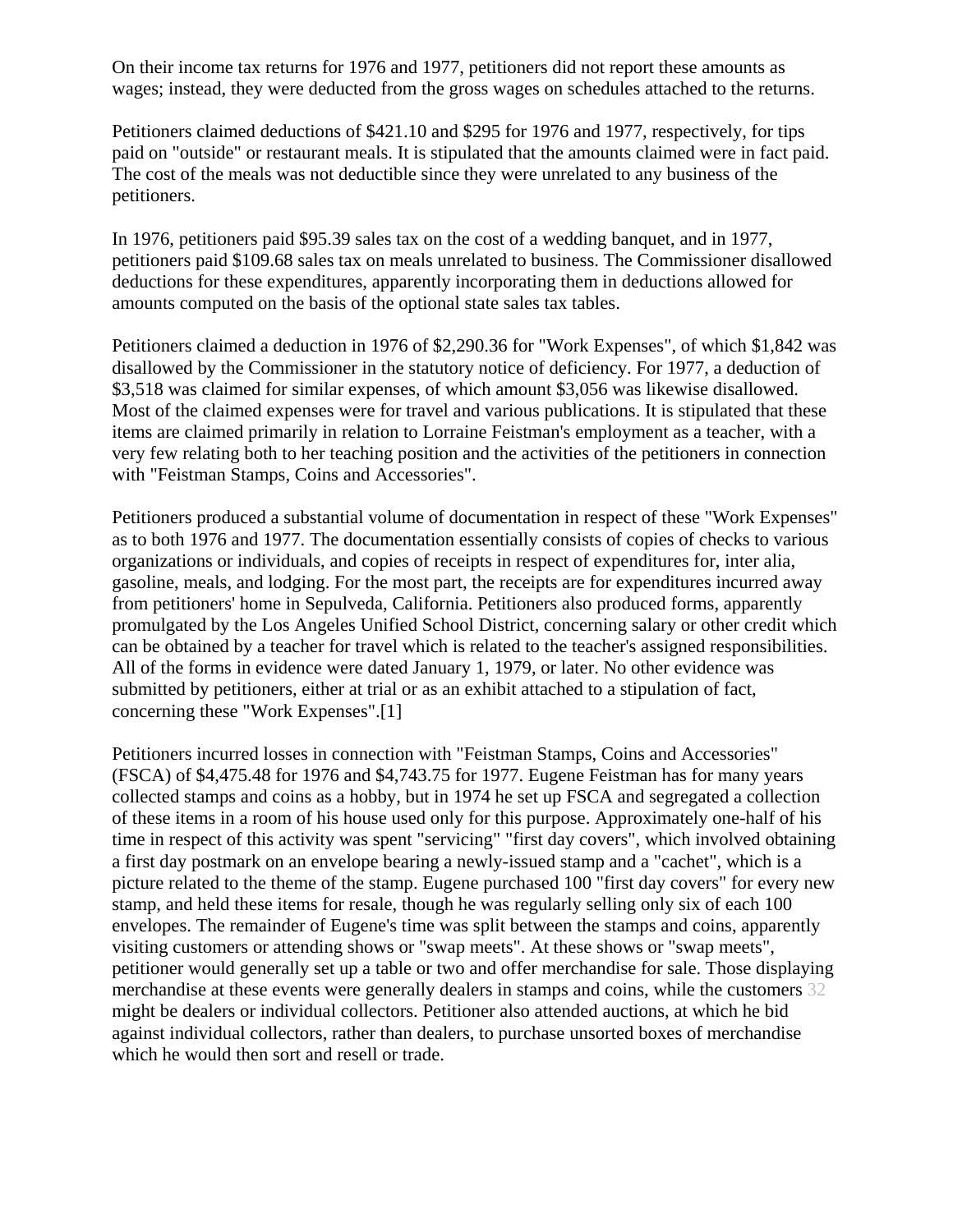Eugene kept a log of his revenues, inventory purchases, and expenses for the years in question. In June 1976, Eugene and other family members were issued a "Business Tax Registration Certificate" by the city of Los Angeles, which certificate bears the classification "Retail Sales". In July 1976, a "Merchant Member Identification Card" was issued to FSCA by BankAmericard. Petitioner used the card in accepting charges on BankAmericard at the shows he attended.

FSCA was operated at a loss in each year from 1974 through 1979, but a small profit was made in 1980. At the time of trial, on May 26, 1981, petitioner expected to make a profit in 1981.

On their 1977 income tax return, petitioners claimed a deduction of \$1,089.10 as their proportionate share of a loss incurred by the "Feistman Family Insurance Fund" (FFIF). FFIF was begun in 1973 as a means of self-insurance for petitioners, their children, and their children's spouses, but it is not licensed by California (or any other state) nor recognized as an insurance company by the California Department of Motor Vehicles. The members paid money into a bank account for FFIF (\$1,570 in 1976 and \$1,940 in 1977), and when a car belonging to a son-in-law of petitioners was damaged in 1977, FFIF paid to have the damage repaired. The \$1,089.10 deducted by petitioners was their share of this damage payment, less their share of FFIF's interest income for 1977.

## **Opinion**

1. Retirement System Contributions. On four previous occasions, petitioners have appeared before this Court to litigate the deductibility of their mandatory contributions to their respective retirement systems, and on all four occasions the deductions have been denied. See Feistman v. Commissioner [Dec. 32,837], 63 T.C. 129, 133-134 (1974), appeal dismissed [79-1 USTC ¶ 9158], 587 F. 2d 941, 943 (9th Cir. 1978); Feistman v. Commissioner [Dec. 37,738(M)], 41 T.C. 1057, 50 P-H Memo. T.C. par. 81,105 (1981), appeal filed (9th Cir. Sept. 14, 1981); Feistman v. Commissioner [Dec. 33,958(M)], 35 T.C.M. 1045, 1047, 45 P-H Memo. T.C. ¶ 76,240 (1976), affd. per order 614 F. 2d 776 (9th Cir.), cert. denied 449 U.S. 847 (1980); Feistman v. Commissioner [Dec. 30,825(M)], 30 T.C.M. 590, 593, 40 P-H Memo. T.C. ¶ 71,137 (1971), affd. per order (9th Cir. April 10, 1973). In the current episode of this long-running saga, petitioners have not adduced any new evidence to cast doubt on the applicability of our prior rulings to the tax years before us. We therefore sustain the Commissioner's determination on this issue.[2]

2. Tips. Petitioners have similarly litigated in this forum the deductibility of tips paid in respect of nonbusiness meals, and on both prior occasions we have held that such payments are not deductible. Feistman v. Commissioner, supra, 41 T.C.M. at 1060, 50 P-H Memo. T.C. at 81-376; Feistman v. Commissioner, supra, 35 T.C.M. at 1047, 45 P-H Memo. T.C. at 76-1032. Since the instant facts are identical to the prior cases, we hold for the Government on this issue.

3. Sales Taxes. The Commissioner has allowed petitioners deductions for sales taxes for 1976 and 1977 computed on the basis of the optional state sales tax tables, but has disallowed certain sales taxes paid in respect of a wedding (1976) and nonbusiness restaurant meals (1977).

Section 164(a), I.R.C. 1954,[3] allows a deduction for, inter alia, state and local sales taxes "paid" during the taxable year. As a matter of administrative convenience, the Commissioner permits taxpayers to compute the deduction on the basis of the optional state sales tax tables, and allows additional amounts for sales taxes paid on a select group of costly items, e.g., motor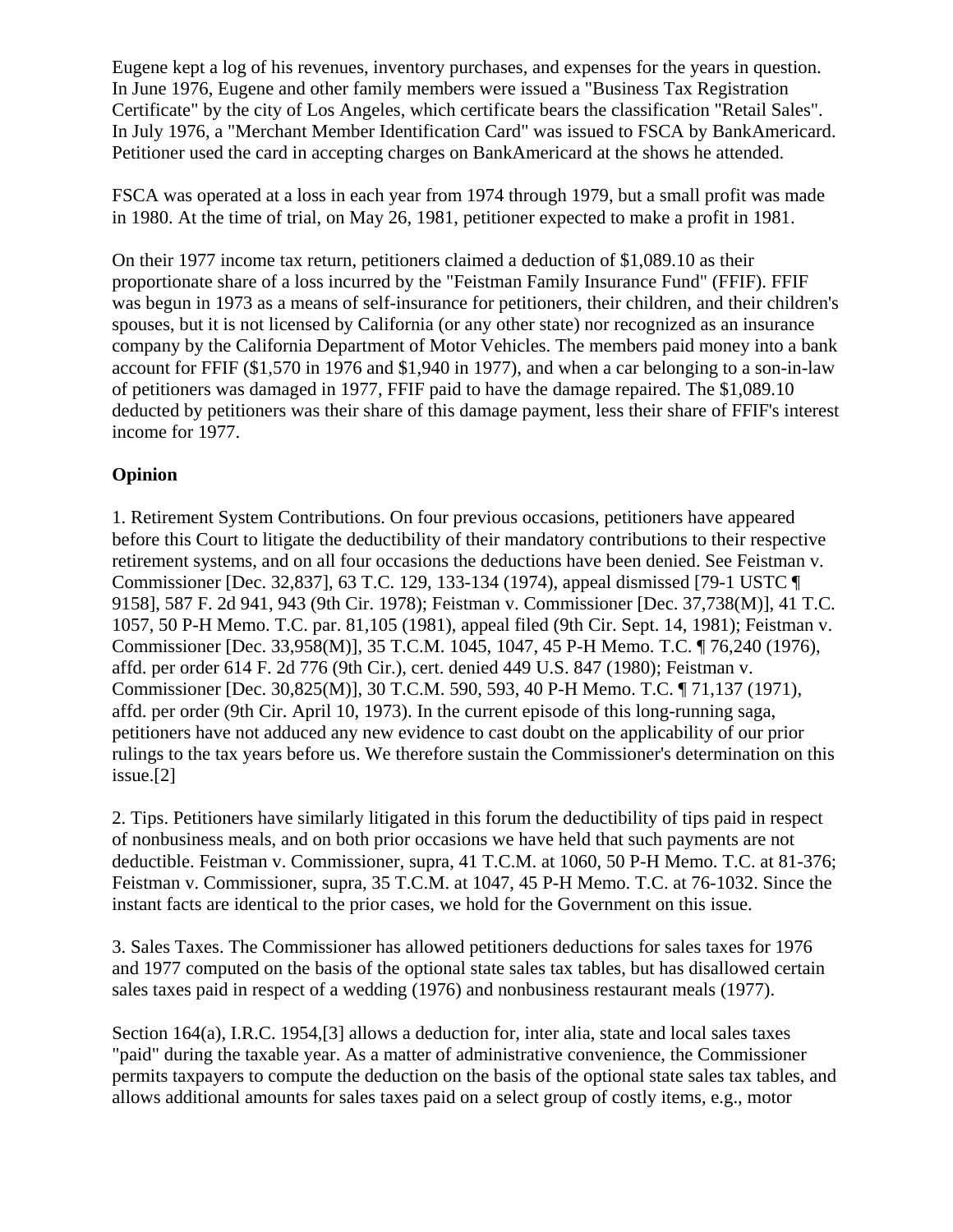vehicles and airplanes, but neither weddings nor restaurant meals are included in this exception. A taxpayer is at liberty to claim a greater amount, but as with any other deduction the burden of proving entitlement 33 to such amount rests firmly on the taxpayer.

Petitioners have not shown that they paid sales taxes in 1976 or 1977 in excess of the amounts stipulated by the parties as the proper amounts from the sales tax tables. As we stated in Edmister v. Commissioner [Dec. 34,491(M)], 36 T.C.M. 874, 875, 46 P-H Memo T.C. par. 77,208 (1977):

The fact that respondent, as a matter of administrative convenience, permits deductions in accordance with the tax tables and in addition permits deductions with respect to tax on certain specific items, does not relieve a taxpayer \* \* \* from showing that the amount of the deduction he is allowed by the tax tables is less than the sales tax he actually paid if he is to be entitled to a deduction in excess of the amount shown in the tax tables.

See also Russo v. Commissioner [Dec. 39,001(M)], 43 T.C.M. 1308, P-H Memo. T.C. par.  $\mu$  (May 5, 1982) (Slip Op.p. 16). We hold for the Government on this issue.

4. Work Expenses. Section 162(a) allows a deduction for "all the ordinary and necessary expenses paid or incurred during the taxable year in carrying on any trade or business, including \* \* \* traveling expenses". A taxpayer bears the burden of proving that any expenses incurred are ordinary and necessary expenses of his trade or business. Welch v. Helvering [3 USTC ¶ 1164], 290 U.S. 111, 115 (1933). Moreover, under section 274(d), no deduction is permitted for traveling expenses unless the taxpayer substantiates the time, place, amount, and business purpose of the expenditure.

In this case, petitioners have failed to offer any evidence linking the claimed expenses to either Lorraine Feistman's teaching responsibilities or the stamp and coin activity during the years in question. Petitioners' receipts simply show that amounts were spent, but in the absence of contrary evidence, we must presume that such expenditures were personal. The materials submitted in respect of salary or other credit for trips taken by Los Angeles teachers are only evidence that after January 1, 1979, such a program did exist, but we find them of little value in establishing a business purpose for Lorraine Feistman's trips during 1976 and 1977. On this record, we hold that petitioners have failed to establish that the Commissioner's determination was erroneous, and the Commissioner must therefore be sustained.

5. "Feistman Stamps, Coins and Accessories" (FSCA). The parties have agreed that petitioners incurred losses in connection with FSCA during the years in question, but disagree as to the deductibility of those losses. The Government contends that this activity was not engaged in for profit, and thus the losses are nondeductible. See section 183(a).[4] Petitioners argue that they have conducted this activity in a businesslike manner, with the intention of realizing a profit, and that the losses should therefore be permitted as deductions for 1976 and 1977. See sections 162(a) and 212(1).[5]

Petitioners have previously litigated this issue, for the taxable years 1974 and 1975, and it was held that during those years FSCA "was merely a hobby", and did not rise to the level of a "bona fide profit motivated business activity". Feistman v. Commissioner, supra, 41 T.C.M. at 1060, 50 P-H Memo T.C. at 81-375. In that case, we noted the following factors in reaching our decision: (1) The genesis of FSCA from petitioner Eugene Feistman's personal collecting activities, including the establishment of a beginning inventory solely with duplicates from Eugene's personal collection; (2) the absence of a profit from the inception of the activity; (3) poor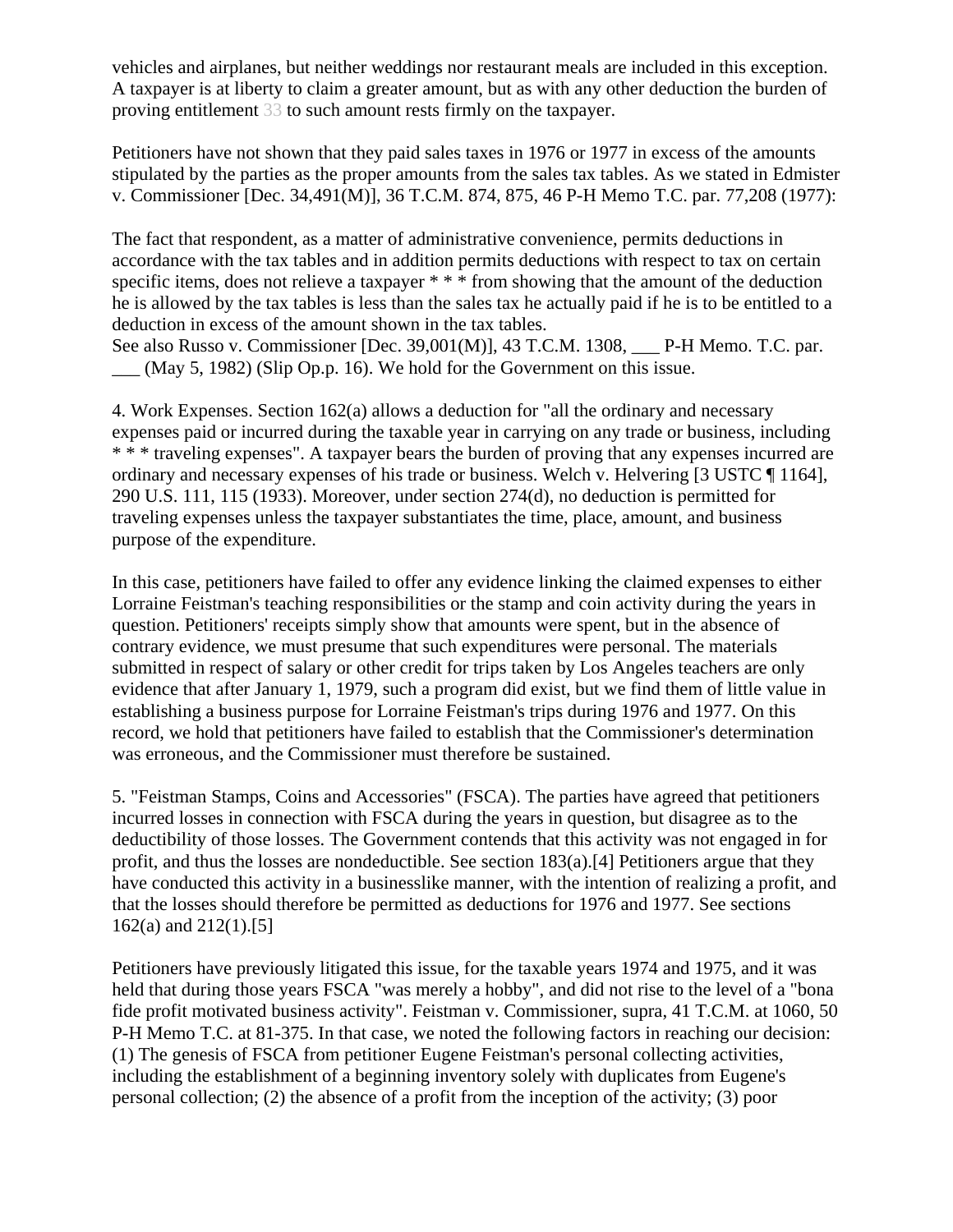recordkeeping; (4) the fulltime employment of both petitioners during those years; and (5) the lack of an office or store out of which the activity could be conducted. Our decision was explicitly limited to the years in question; we did not address the issue of when and whether the activity may have become profit motivated at a later point.

34 Sections 162(a) and 212(1) allow as deductions all of the ordinary and necessary expenses of carrying on a trade or business and of producing or collecting income. Section 183(a) provides that if an activity is "not engaged in for profit", which means that it is not an activity in respect of which deductions are permitted under section 162 or section 212, [6] then only those deductions which are authorized by section 183(b)[7] are allowed. Section 183(b) allows deductions up to the amount of gross income derived from the activity during the taxable year. Since the deductions at issue here are losses from FSCA, i.e., expenses in excess of gross income, section 183(b) is not relevant to our inquiry.

We have recently reviewed the proper standard for determining whether an activity is engaged in for profit. In Dreicer v. Commissioner [Dec. 38,948], 78 T.C. \_\_\_, (April 19, 1982), we indicated that a taxpayer's "motive is the ultimate question" (Slip Op.p. 5); and we said that "although a reasonable expectation of profit is not required, the facts and circumstances must indicate that the taxpayer entered into the activity, or continued the activity, with the actual and honest objective of making a profit". (Slip Op.p. 6). Applying this standard to the instant facts, we hold that petitioners are entitled to deduct their 1976 and 1977 losses from FSCA, because the activity was conducted during those years with an "actual and honest objective of making a profit".

It is true, as the Government points out, that much remained unchanged from the 1974-1975 period to the 1976-1977 period in respect of the factors identified in our prior decision on this issue. Nevertheless, we are convinced that there was a level of activity with regard to FSCA during the 1976-1977 period which marked a progression of FSCA from an offshoot of Eugene's hobby to a profit-oriented and, by the time of trial, profitable enterprise. During these years, Eugene purchased 100 "first day covers" for each new stamp issued, an amount far in excess of the requirements of an individual collector. In addition, Eugene regularly displayed merchandise for sale at shows and "swap meets", as well as purchasing merchandise at auctions for resale or trade. Although he was still employed fulltime in 1976 and 1977, he was actively engaged in developing a stamp and coin business, complete with an inventory purchased as such and wholly separate from his private collection, and he has devoted more time to this business since his retirement in 1979. FSCA's losses were smaller in 1978 and 1979, and in 1980 the business apparently turned the corner and became profitable.

We are faced here with a situation of substantial uncertainty, for it is quite difficult to identify the precise time at which FSCA became sufficiently independent of Eugene's private collecting hobby to constitute a profit-motivated venture. By the end of 1975, that break had not occurred. Since that time, however, Eugene's efforts and investment have produced a growing inventory, an increased level of activity, and a fairly steady march towards establishing a profitable business. We are convinced on these facts that the appropriate time of demarcation was the start of 1976 and that during 1976 and 1977 Eugene engaged in this activity with an "actual and honest objective of making a profit". Dreicer v. Commissioner, supra. We therefore hold for petitioners on this issue.

6. "Feistman Family Insurance Fund" (FFIF). Petitioners claimed a loss of \$1,089.10 on their 1977 tax return as their share of a loss incurred by FFIF during that year. The loss resulted from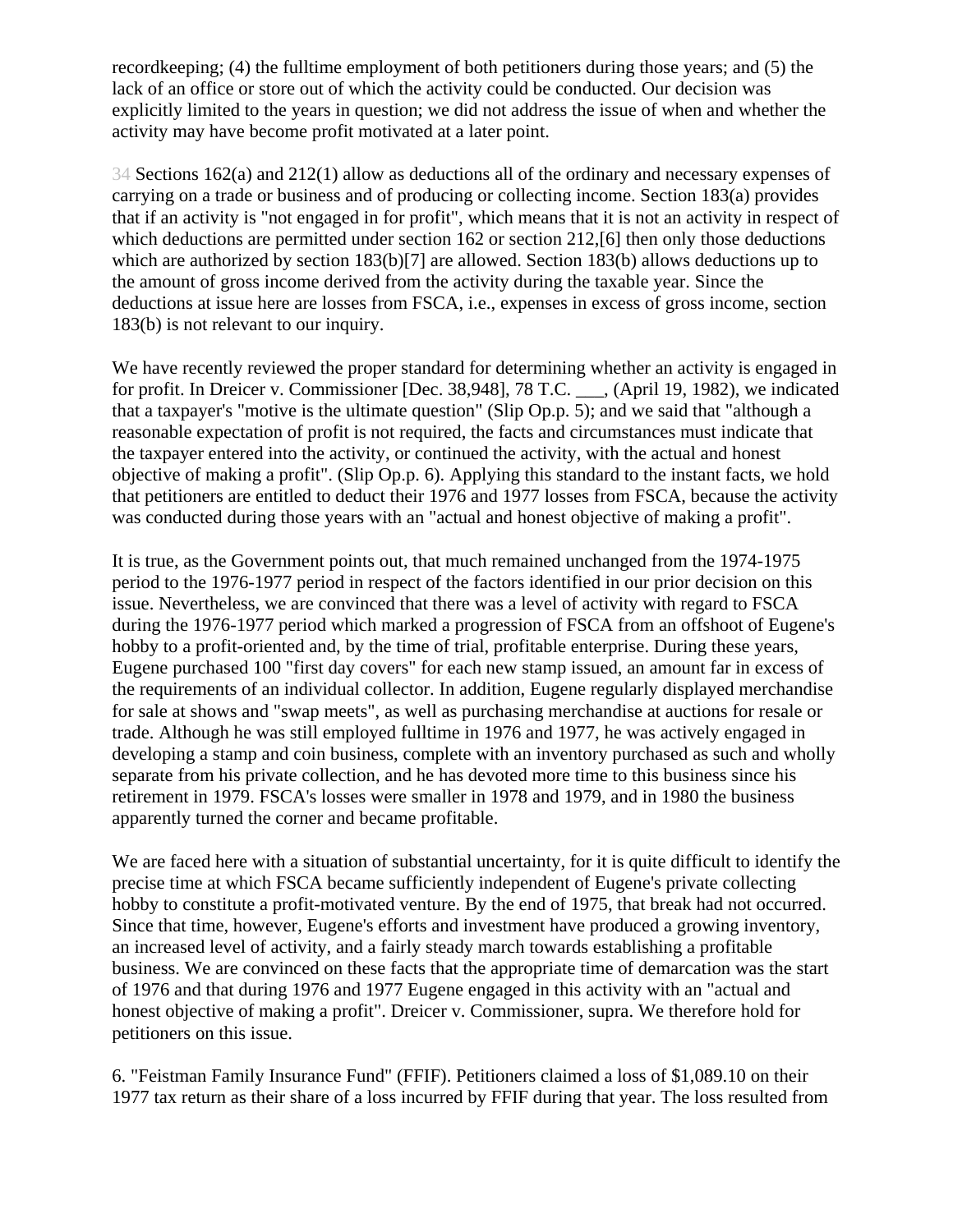damage to an FFIF member's car, which FFIF paid to have repaired. Section 165(a) allows as a deduction a loss incurred during the taxable year which is not compensated for by insurance or otherwise, and in the case of an individual, such loss may include a casualty to nonbusiness property to the extent that the loss exceeds \$100. In order to deduct a casualty loss, however, the taxpayer must have been the owner of the property damaged. Draper v. Commissioner 35 [Dec. 17,806], 15 T.C. 135 (1950). Here, there is no evidence that petitioners had any ownership interest in the damaged car, and in fact it is stipulated that the car belonged to petitioners' son-inlaw. Petitioners are therefore not entitled to a deduction for any portion of this loss under section 165.

On brief, petitioners contend that FFIF is a limited partnership, and they apparently seek to deduct the amount claimed as their distributive share of the partnership's loss for 1977. Section 7701(a)(2) defines a partnership as "a syndicate, group, pool, joint venture, or other unincorporated organization, through or by means of which any business, financial operation, or venture is carried on, and which is not \* \* \* a trust or estate or a corporation". Section 301.7701-3(a), Income Tax Regs., states: "A joint undertaking merely to share expenses is not a partnership". The only evidence in the record on this issue is the stipulation of facts, and it affords no basis for concluding that FFIF was other than an expense-sharing arrangement, initiated because of the difficulty or expense of obtaining commercial insurance. Although petitioners have thus failed to establish the existence of a partnership in support of their position, we do not mean to suggest that they would have been entitled to the claimed deduction even if FFIF were to be classified as a "partnership". Petitioners are not entitled to a deduction for any loss incurred by FFIF in 1977.[8]

7. Additions to Tax. The Commissioner determined additions to tax for 1976 and 1977 pursuant to section 6653(a). That section imposes an addition of five percent of the underpayment of tax if "any part of any underpayment \* \* \* is due to negligence or intentional disregard of rules and regulations (but without intent to defraud)". The burden of proving otherwise is on the petitioners. See Bixby v. Commissioner [Dec. 31,493], 58 T.C. 757, 791-792 (1972), appeal dismissed (1st Cir. 1974), and the cases cited therein. Petitioners have introduced no evidence on this issue; we therefore hold for respondent as to the underpayment remaining in light of our resolution of the prior issues herein.

Decision will be entered under Rule 155.

[1] On brief, petitioner Eugene Feistman sought to submit further factual statements in respect of these claimed "Work Expenses", as well as other issues in this case. These attempted submissions were blanketed by various excuses for not having presented the evidence in question at trial, and it will suffice to describe the excuses as fully consistent with the overall verbal assault on the Government which petitioner Eugene Feistman conducted throughout these proceedings. At trial, it was made clear to petitioner that any factual representations that he wished to have considered by the Court would either have to be agreed to by the Government or stated under oath. Moreover, at the close of both Eugene Feistman's direct testimony and the Government's cross-examination of him, petitioner was asked if he had any further evidence to give, and he answered on each occasion in the negative. We reject petitioner's attempt to supplement the record on brief, an attempt which would place the Government at an obvious disadvantage in view of the absence of an opportunity to cross-examine petitioner in regard to this evidence. The record in this case is limited to the testimony at trial, the First and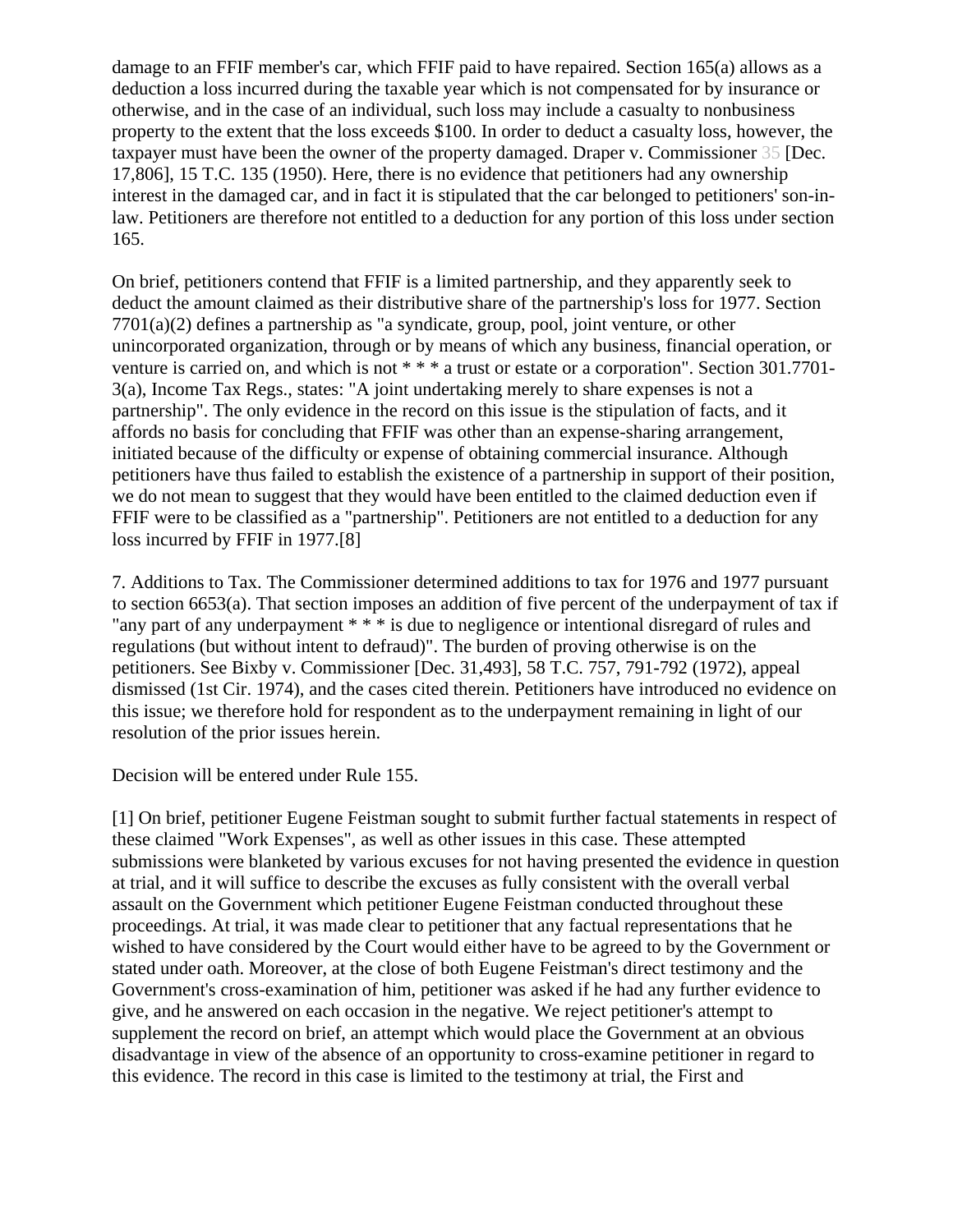Supplemental stipulations for trial, and the various exhibits attached to the stipulations. See Rule 143(b), Tax Court Rules of Practice and Procedure.

[2] See the Ninth Circuit's recent reaffirmation of its position on this issue in Kosmal v. Commissioner [82-1 USTC ¶ 9255], 670 F. 2d 842 (9th Cir. 1982), affg. per curiam T.C. Memo. 1979-490 [Dec. 36,484(M)].

[3] SEC. 164. TAXES.

(a) General Rule. — Except as otherwise provided in this section, the following taxes shall be allowed as a deduction for the taxable year within which paid or accrued:

\* \* \*

(4) State and local general sales taxes.

[4] SEC. 183. ACTIVITIES NOT ENGAGED IN FOR PROFIT.

(a) General Rule. — In the case of an activity engaged in by an individual or an electing small business corporation (as defined in section 1371(b)), if such activity is not engaged in for profit, no deduction attributable to such activity shall be allowed under this chapter except as provided in this section.

## [5] SEC. 162. TRADE OR BUSINESS EXPENSES.

(a) In General. — There shall be allowed as a deduction all the ordinary and necessary expenses paid or incurred during the taxable year in carrying on any trade or business \* \* \*.

SEC. 212. EXPENSES FOR PRODUCTION OR INCOME.

In the case of an individual, there shall be allowed as a deduction all the ordinary and necessary expenses paid or incurred during the taxable year —

(1) for the production or collection of income  $**$ .

[6] See sec. 183(c), I.R.C. 1954; sec. 1.183-2(a), Income Tax Regs.

[7] SEC. 183. ACTIVITIES NOT ENGAGED IN FOR PROFIT.

\* \* \*

(b) Deductions Allowable. — In the case of an activity not engaged in for profit to which subsection (a) applies, there shall be allowed —

(1) the deductions which would be allowable under this chapter for the taxable year without regard to whether or not such activity is engaged in for profit, and